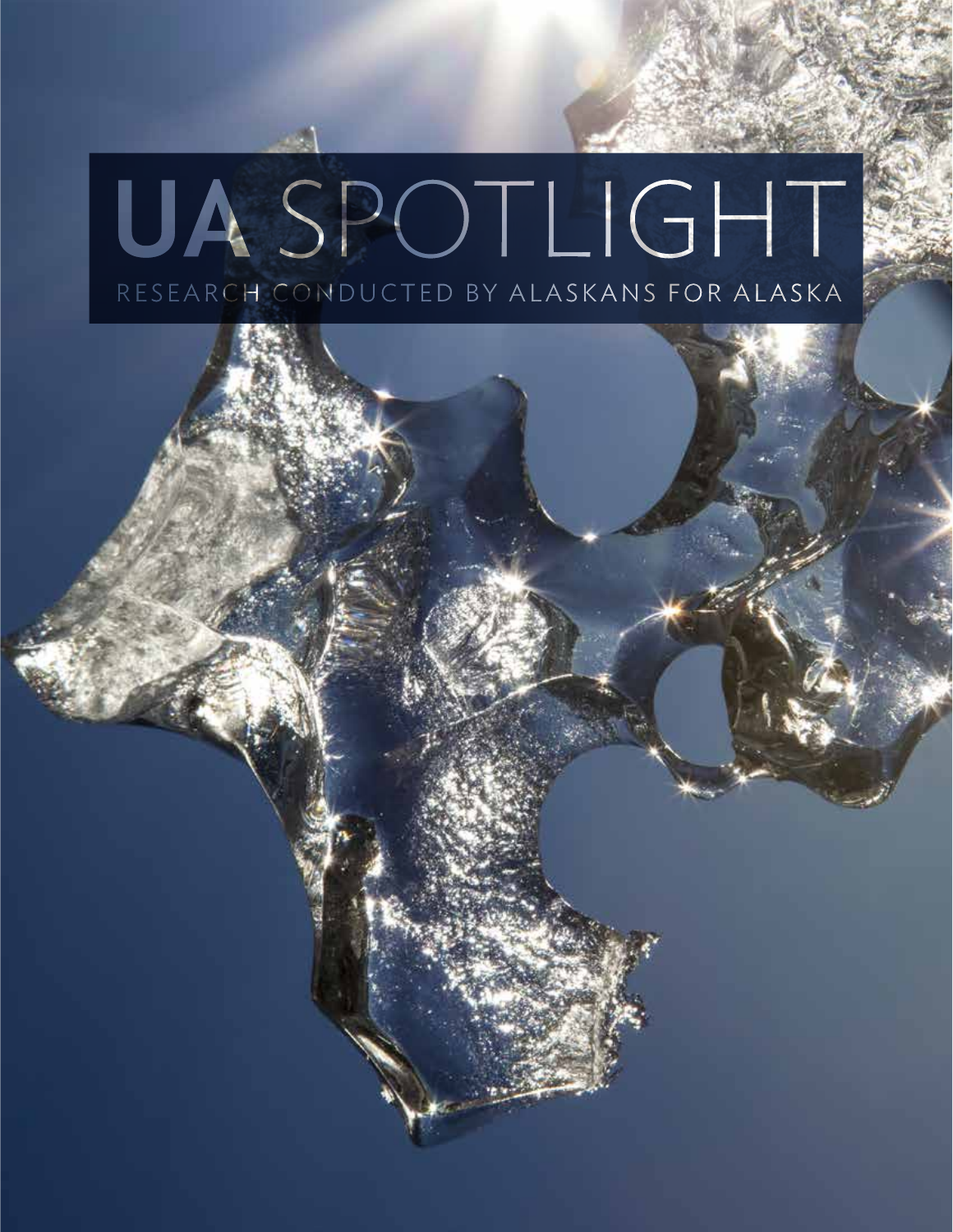

## WE ARE ALASKA.

### University Research Supports the State

UA researchers work to combat challenges Alaskans face on a daily basis. We are helping Alaskans live more comfortably and safely with a secure future by bringing research dollars into the state. More than 80% of the university's research is directly related to Alaska. This UA Spotlight offers just a peek at the positive impact UA research has on Alaskans like us.

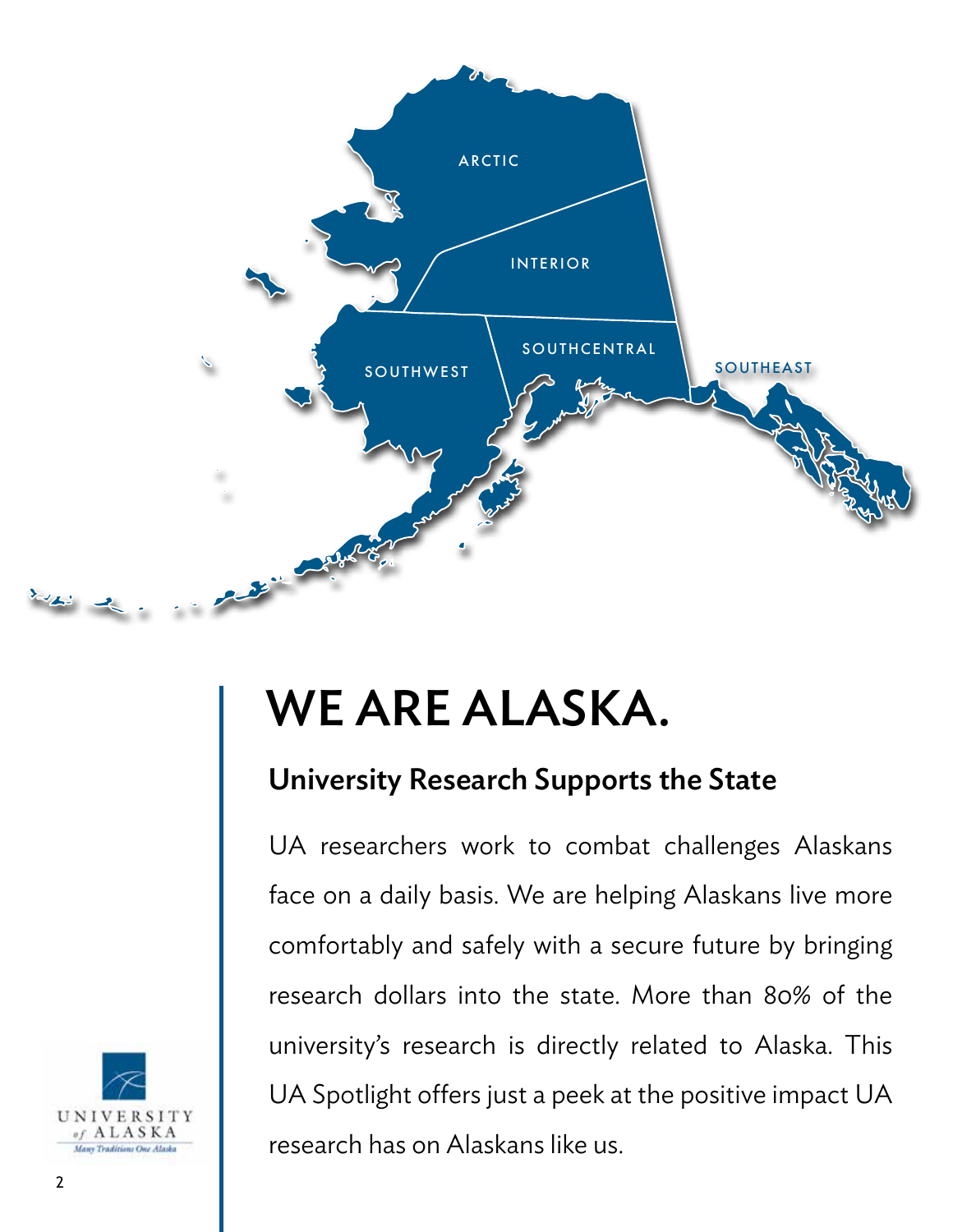### ARCTIC RESEARCH HIGHLIGHTS



#### Oil and Gas

Working for the Alaska Gasline Development Corporation, Petroleum Engineering students are developing a user-friendly database to provide evidence validating the potential of North Slope undiscovered natural gas.

#### Health and Safety

Nutrition is a key component of disease prevention. UA researchers are evaluating a new suite of technologies to measure the amount of sugar-sweetened beverages, meat, and fish in Alaskans' diet. Expansion of this research area is supported by new funding from the Murdock Charitable Trust to acquire additional state-of-the-art equipment.





#### Permafrost

Permafrost underlying Point Lay was characterized using advanced technologies combined with traditional drilling techniques. From these data, recommendations for better housing and safer water were made to the community.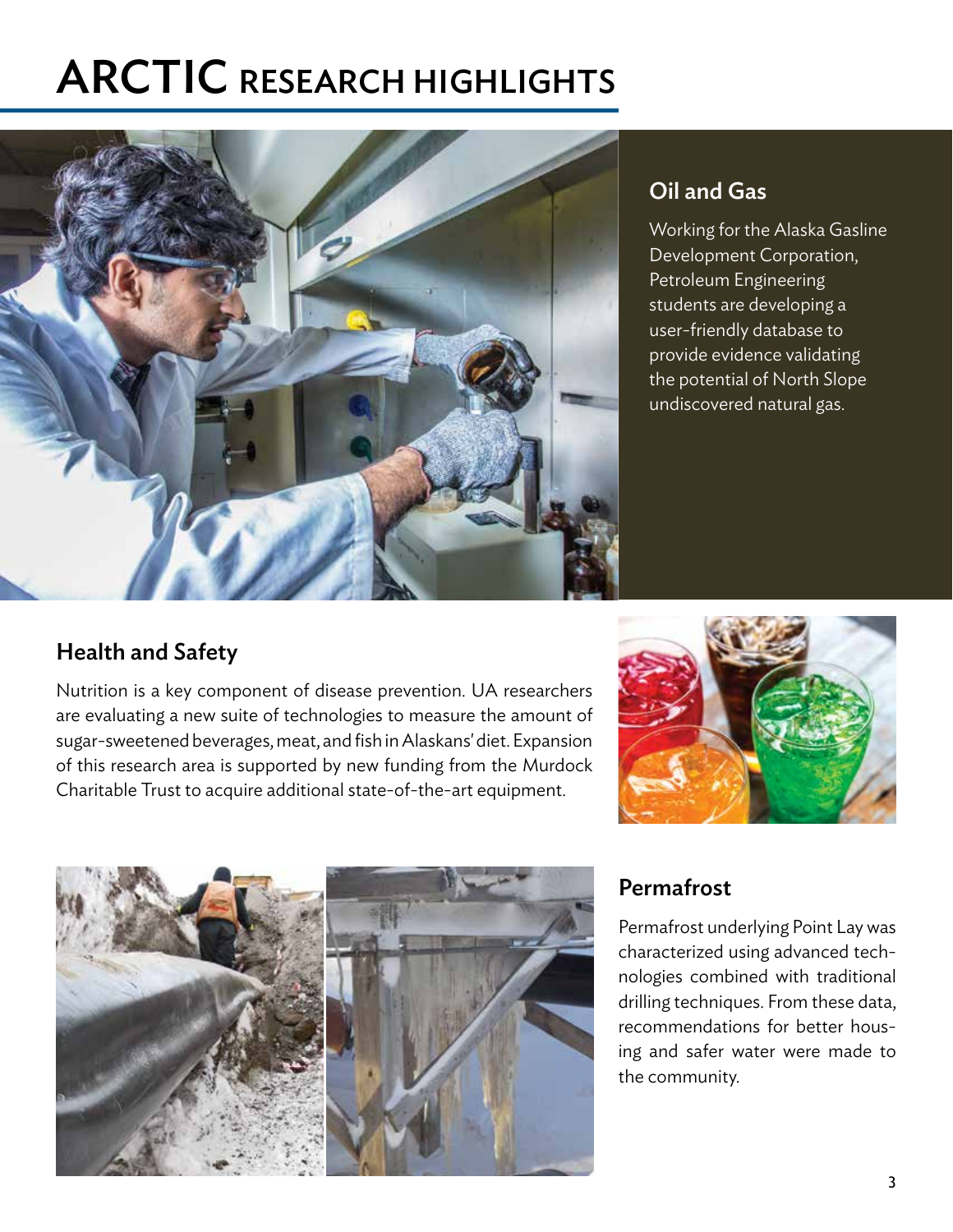### INTERIOR RESEARCH HIGHLIGHTS

#### Mining

UA researchers assisted the Alaska Division of Geological and Geophysical Surveys and Royal Gold-Contango Ore-Tetlin Native Corporation with understanding the mineralization system on Tetlin Native land, and neighboring state land, through advanced technologies and university expertise. The current recoverable resource on Tetlin Native Corporation is estimated at 1.1 million ounces of gold and 1.1 million ounces of silver.

#### Workforce Development

UA research contributes to our workforce:

- Safety training for remote Alaska villages to promote local workforce for construction
- Medical training for Alaskan students in collaboration with medical facilities and clinics throughout Alaska
- Veterinary training for Alaskan students in collaboration with Colorado State University





#### Tourism

4

UA research performed a federal lands use survey for Alaska. In addition to highlighting transportation-related conditions that need attention, results will serve as the basis for performance metrics in the Alaska Federal Lands Long-Range Transportation Plan.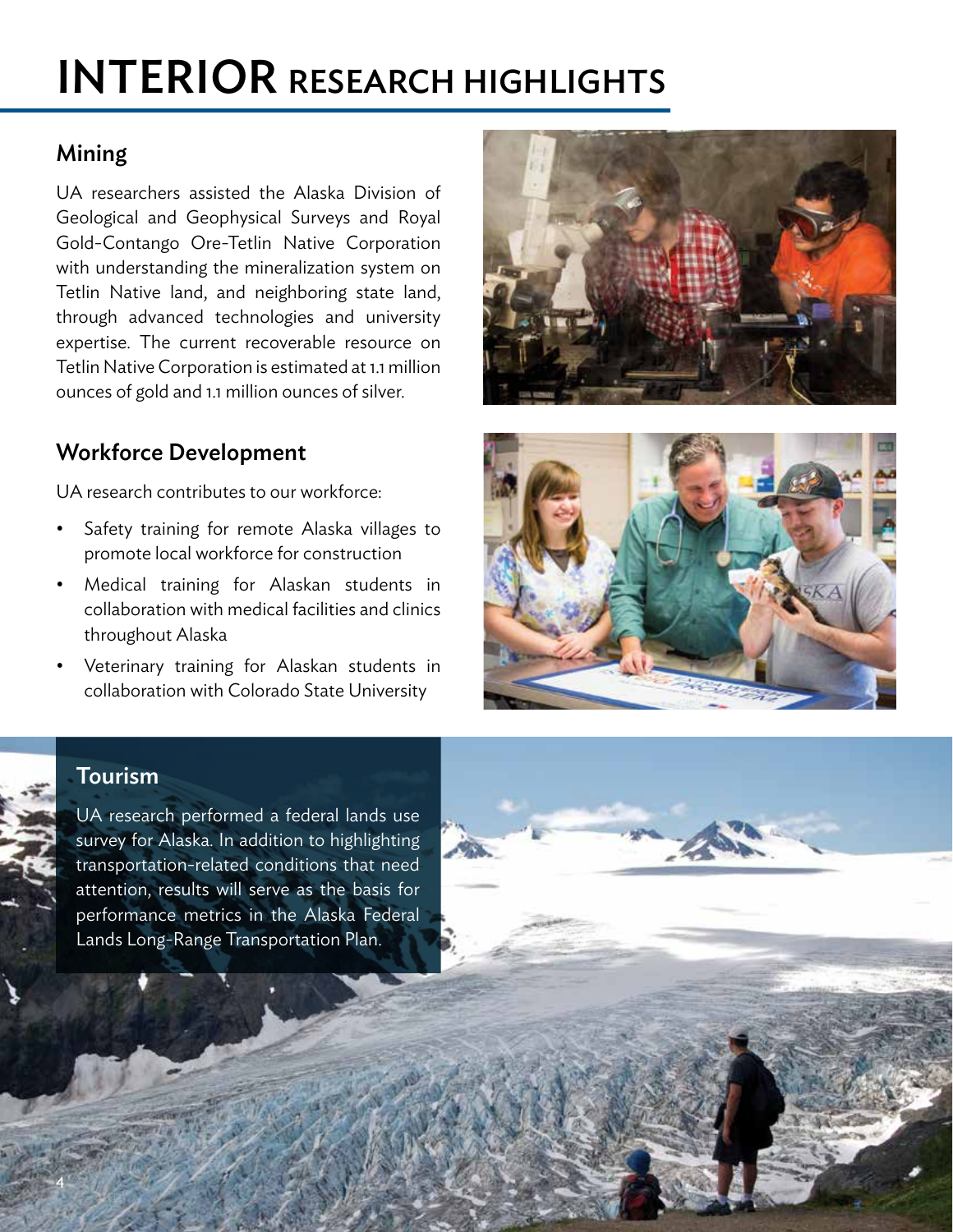### SOUTHWEST RESEARCH HIGHLIGHTS



#### Energy

Renewable energy integrated into microgrids gives communities a chance to keep their money in the community. In the village of Kongiganak, five 95kW wind turbines provide enough electricity to power the community, plus extra electricity to power 50 electric heaters in homes, stretching their dollars spent on energy and food. Local wind technicians have been trained to maintain and operate the turbines keeping the local residents employed.

#### Assisting Local Communities

UA researchers worked with the Alaska Native Tribal Health Consortium and the Bristol Bay Native Association to complete an adaptation plan for the community of Port Heiden. This plan identifies public health needs, as well as ways to improve community well-being and resilience through increased infrastructure to support a larger economic base. We are continuing to explore ways to provide resources and tools to Port Heiden as they continue building their plan.





#### Food Security

UA's One Health approach brings all aspects of health together. This approach considers the health of animals, what they can tell us about the health of the environment, and the health of humans who share these resources. One project at UA measures mercury concentrations in Steller sea lions, harbor seals, and northern fur seals, as well as the prey they depend on in the Aleutian Islands.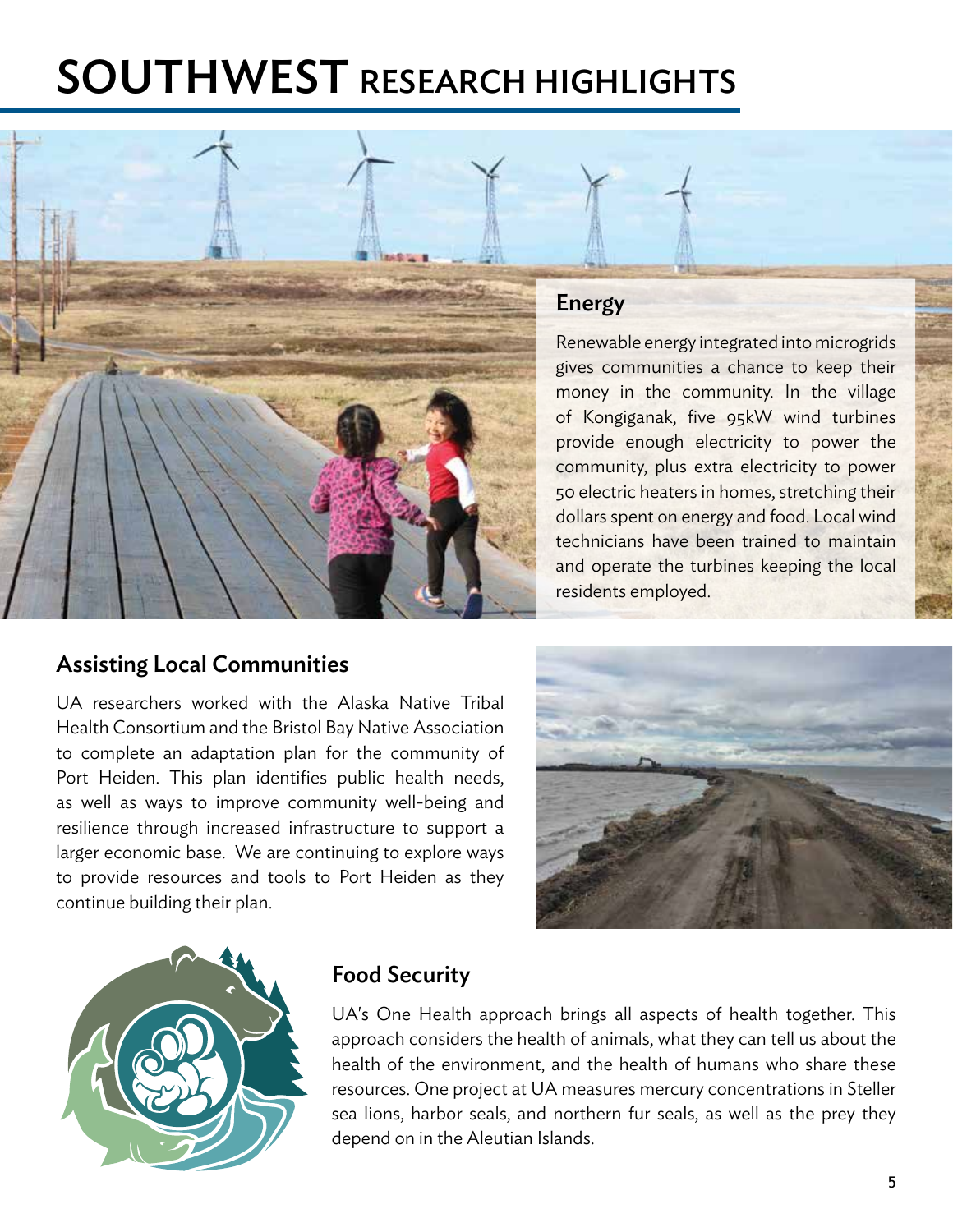### SOUTHCENTRAL RESEARCH HIGHLIGHTS



#### Transportation

Many UA research projects invest in transportation:

- Mapping snow avalanche hazards in transportation corridors to increase public safety
- Evaluating visibility conditions at airports to better inform aviation forecasts and aircraft operations
- Using real-time data for winter operations in Kenai, Anchorage, MatSu and the Arctic



#### **Agriculture**

Driven by Alaskans' food security and food safety concerns, UA is developing a wheat to be grown in Alaska's short spring season. Preliminary results are promising. If successful, Alaska could supply locallygrown food to Alaskans and perhaps become a major wheat producer for the U.S.

#### Health and Safety

UA researchers are improving volcano eruption forecasting and detection to mitigate volcanic disasters. Research on ash clouds and sulfur dioxide produced by volcanic eruptions are used to create geological hazard maps used by the Federal Aviation Administration, Alaska Department of Transportation and emergency responders.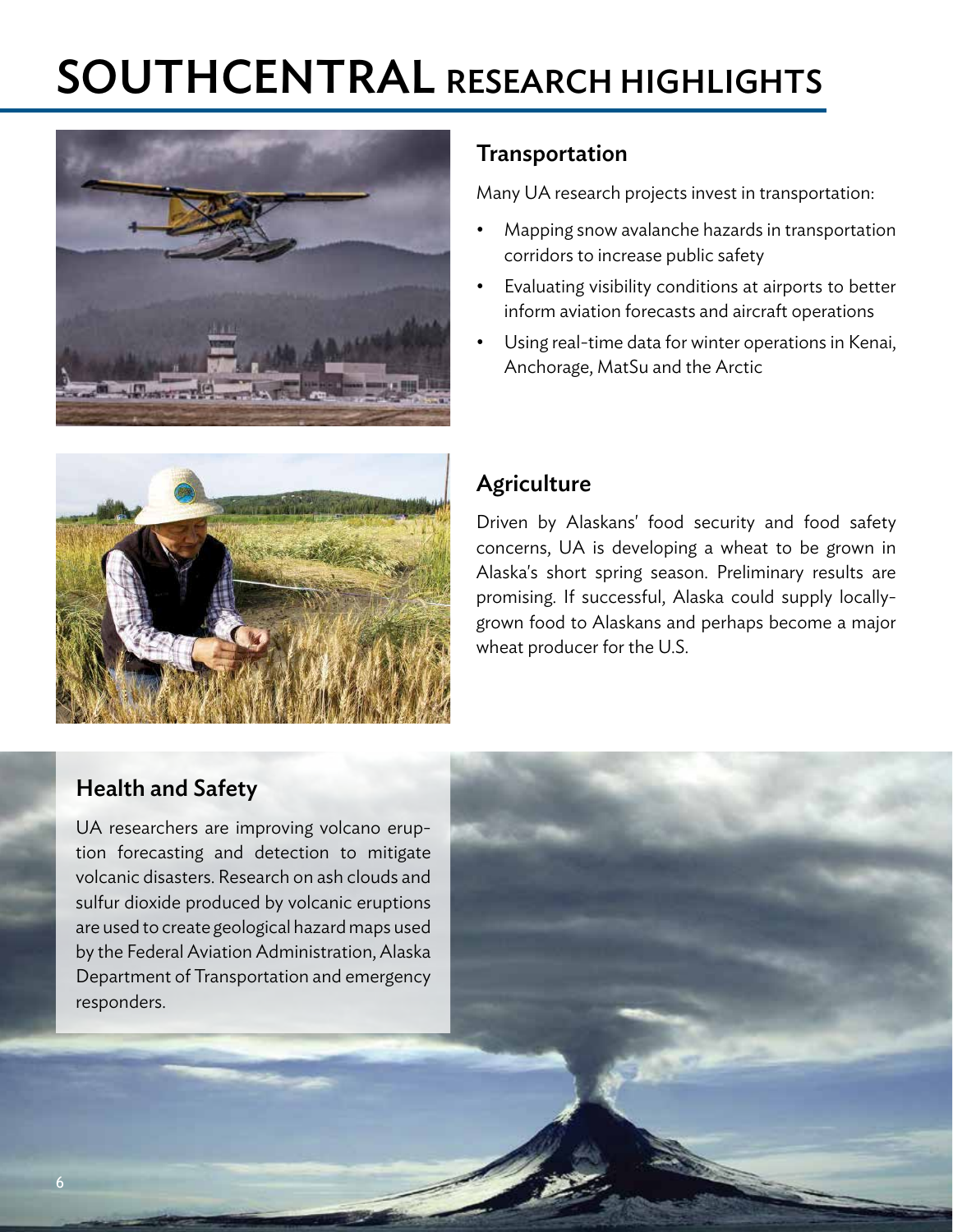### SOUTHEAST RESEARCH HIGHLIGHTS



#### Seafood

UA researchers are partnering with the North Pacific Research Board, Alaska Ocean Observing System, NOAA, and other universities to investigate the natural variability and long-term trend of chemical conditions in Alaska's oceans. Ocean acidification threatens marine resources and we need more data for a better understanding. For Alaska's fishing industry, a better understanding will help us prepare for a sustainable future.



#### Assisting Communities

A new National Science Foundation grant has funded a collaboration between UA and the University of Calgary to model food, energy, and water resources in rural Alaska. Case study communities include Tanana, Kongiganak, Cordova and Igiugig. This project examines the impact of renewable energy generation on food and water systems, including optimization to increase overall community wellness.

#### Energy

Hydropower energy projects need to be engineered to account for precipitation patterns and low water flows over the full lifespan of the structure. In Southeast Alaska this information is scarce and dramatic shifts to precipitation and temperature mean that even when historic data are present they may not represent future conditions. Alaska Climate Adaptation Science Center is generating freshwater discharge models to help infrastructure planning, including hydropower design.